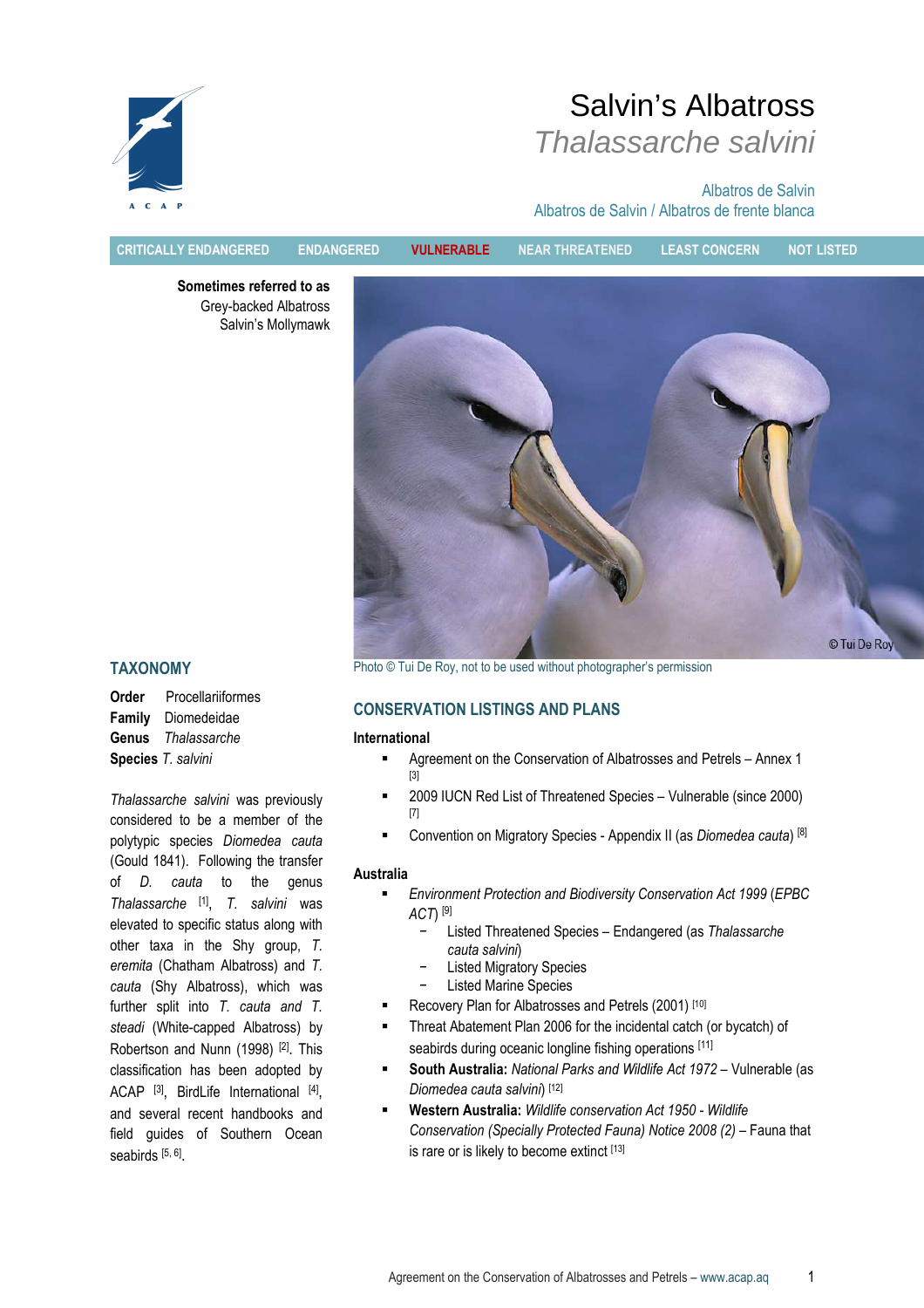#### Chile

National Plan of Action for reducing by-catch of seabirds in longline fisheries (PAN-AM/CHILE) 2007 [14]

#### New Zealand

- $Wildlife$  Act 1953 [15]
- New Zealand Threat Classification System List 2008 Nationally Vulnerable<sup>[16]</sup>

#### South Africa

- Sea Birds and Seals Protection Act, 1973 (Act No. 46 of 1973) (SBSPA) [17]
- Marine Living Resources Act (Act No. 18 of 1996): Publication of Policy on the Management of Seals, Seabirds and Shorebirds: 2007 [18]
- National Plan of Action (NPOA) for Reducing the Incidental Catch of Seabirds in Longline Fisheries 2008 [19]

#### BREEDING BIOLOGY

Thalassarche salvini is a colonial, annual-breeding species. Eggs are laid from late August to September, hatching begins third week of October (on Snares Western Chain) and chicks probably fledge at four months in March-April [5, 20, 21, 22] (Table 1). The age of return to colonies or age at fist breeding is unknown, but probably comparable to other Thalassarche species [5] .

Table 1. Breeding cycle of T. salvini.





Photo © Tui De Roy, not to be used without photographer's permission

# BREEDING STATES

Table 2. Distribution of the global T. salvini population among Parties to the **Agreement** 

|                             | <b>France</b> | New Zealand |
|-----------------------------|---------------|-------------|
| <b>Breeding pairs</b>       |               | 100%        |
| $\sim$ $-$<br>.<br>$\cdots$ |               |             |

\* Formerly breeding on Iles Crozet

# BREEDING SITES

Thalassarche salvini is endemic to New Zealand (Table 2), breeding only on the Bounty Islands and the Western Chain of Snares Islands (Figure 1; Table 3), although two occupied nests have been reported from The Pyramid in the Chatham Islands in 1995 [23], with a chick observed in 2006, and one chick on the Forty-Fours in 2007 (C. J. R. Robertson in [4]). Four breeding pairs have also been recorded on Ile des Pingouins in the Crozet archipelago in 1986 [24]. These extremely small, outlying breeding groups are not considered further in this assessment. The total breeding population was estimated to be approximately 32,000 pairs in 1998, with 96% of the population concentrated on the Bounty Islands (Table 3).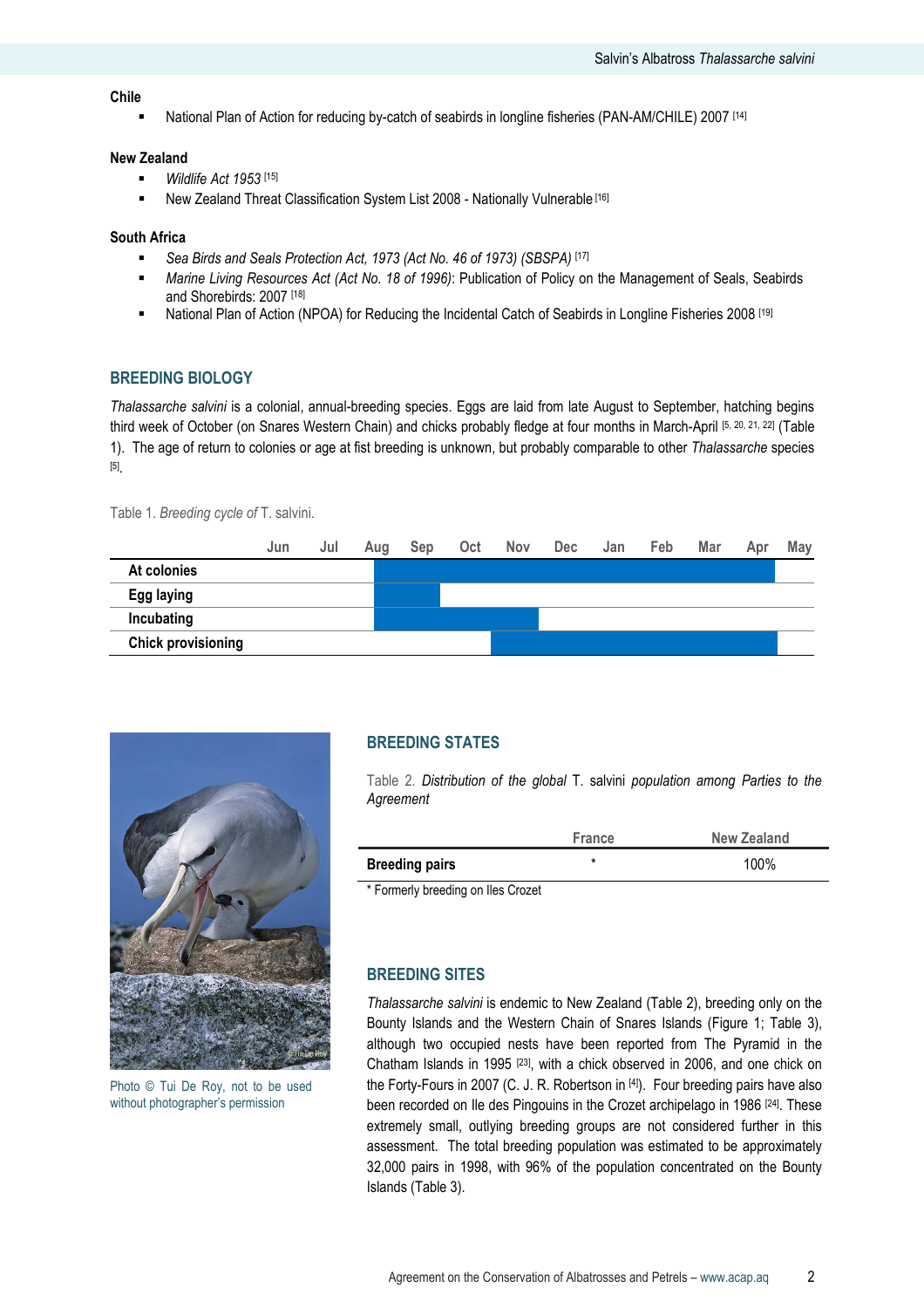|  | Table 3. Estimates of the population size (breeding pairs) for each T. salvini breeding site. |  |  |  |  |  |  |  |  |  |  |  |
|--|-----------------------------------------------------------------------------------------------|--|--|--|--|--|--|--|--|--|--|--|
|--|-----------------------------------------------------------------------------------------------|--|--|--|--|--|--|--|--|--|--|--|

| <b>Breeding site location</b>                                         | <b>Jurisdiction</b> | <b>Years monitored</b> | <b>Monitoring</b><br>method | <b>Monitoring</b><br>accuracy | <b>Annual breeding pairs</b><br>(last census) |
|-----------------------------------------------------------------------|---------------------|------------------------|-----------------------------|-------------------------------|-----------------------------------------------|
| <b>Bounty Islands</b><br>47° 42'S, 179° 30'E                          | New Zealand         | 1978, 1998             | B.D                         | Medium                        | 30,752 (1998) [25]                            |
| <b>Snares Islands</b><br>40° 03'S, 166° 31'E<br>Toru and Rima Islets, |                     | 1976, 1984, 1996,      |                             |                               |                                               |
| Western Chain                                                         | New Zealand         | 2009                   |                             | High                          | 1,195 (2009) [22]                             |



Figure 1. The location of the two main breeding sites and approximate range of T. salvini with the boundaries of selected Regional Fisheries Management Organisations (RFMO) also shown. Records of T. salvini off Argentina [26] and one sub-adult on Midway Atoll in the North Pacific also exist [27] but are not shown here.

CCAMLR – Commission for the Conservation of Antarctic Marine Living Resources CCSBT - Convention for the Conservation of Southern Bluefin Tuna IATTC - Inter-American Tropical Tuna Commission

- ICCAT International Commission for the Conservation of Atlantic Tunas
- IOTC Indian Ocean Tuna Commission
- WCPFC Western and Central Pacific Fisheries Commission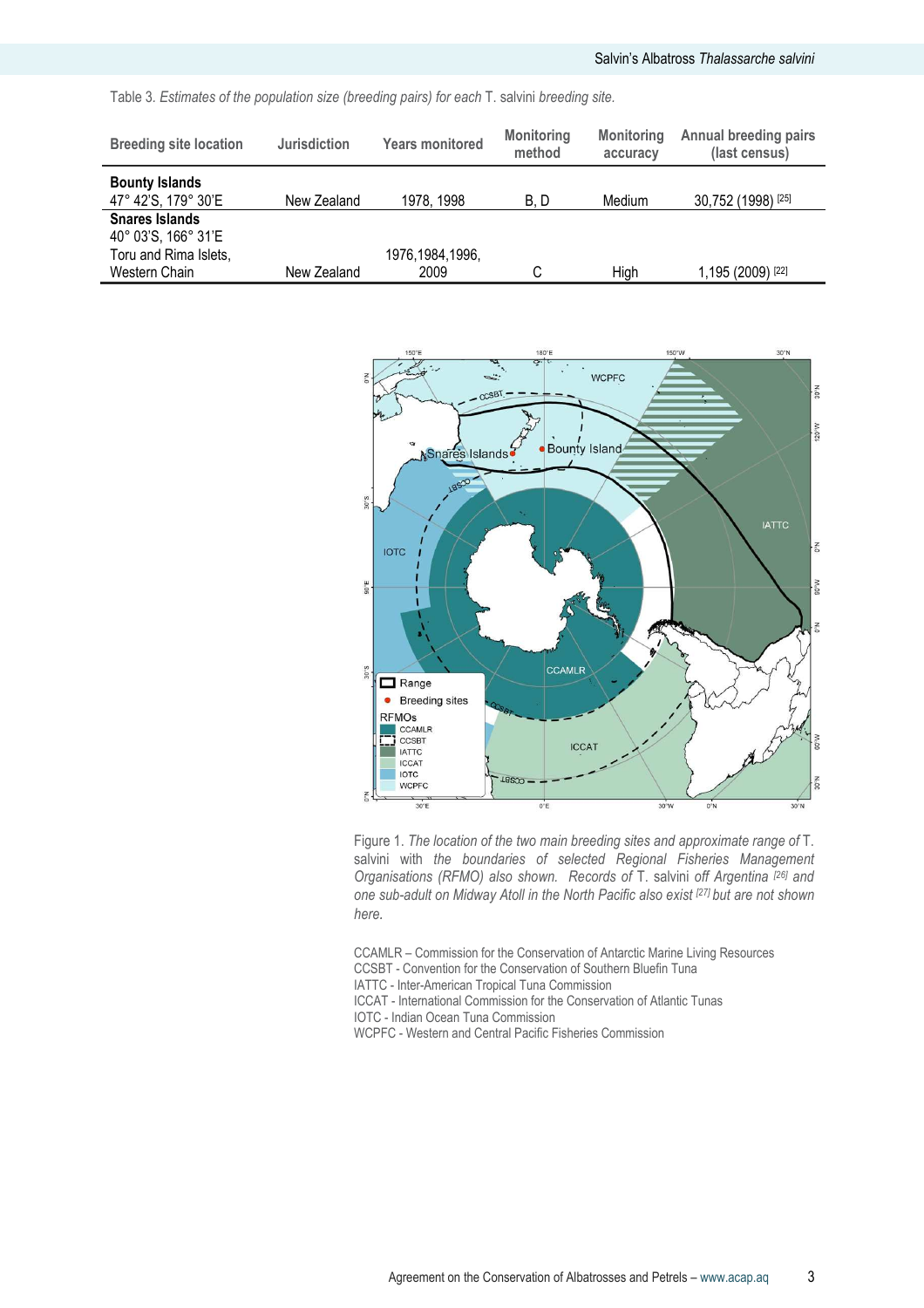# CONSERVATION LISTINGS AND PLANS FOR THE BREEDING SITES

#### International

Snares Islands and Bounty Islands

UNESCO World Heritage List (inscribed 1998) [28]

#### New Zealand

Snares Islands and Bounty Islands

- National Nature Reserve New Zealand Reserves Act 1977<sup>[29]</sup>
- **E** Conservation management strategy: subantarctic islands 1998-2008<sup>[30]</sup>

# POPULATION TRENDS

The current population trends at both island groups are unknown due to lack of adequate census data. Although Robertson and van Tets (1982) [20] estimated 76,352 breeding pairs on the Bounties in 1978 compared to 30,752 pairs reported in 1997  $[25]$ , the methodologies for these estimates were not directly comparable, and therefore the extent of any decline is uncertain. However, a November 2004 census of occupied nests at Proclamation Island, in the Bounty group, revealed 413 fewer nests (a decline of 13.6%) than a comparable census in November 1997 [31] .

On the Snares, Miskelly (1984) reported 585 chicks in February 1984 [32]. In November 1995, 507 chicks were reported on Toru Islet, and 189 nests with either chick or egg on Rima Islet [21]. In October 2008, 828 nests with eggs and 70 obvious failed nests were counted on Toru Islet, and 279 nests with eggs and 18 obviously failed nests on Rima Islet [22], suggesting that this population may have been stable between 1984 and 2009 [22] .

Estimates of the pelagic population of T. salvini in the Humboldt Current System between 1980 and 1995, based on generalized additive models, indicated 133,079 individuals (95% Confidence Interval 82,845 – 183,582) present in autumn, of which 114,448 were estimated to be adults [33].

Table 4. Summary of population trend data for T. salvini.

| <b>Breeding site</b>  | <b>Current</b><br>monitoring | <b>Trend Years</b> | % average<br>change per year | Trend                 | % of population |
|-----------------------|------------------------------|--------------------|------------------------------|-----------------------|-----------------|
| <b>Bounty Islands</b> | No                           | 1978, 1997, 2004   | -                            | Declining? $[25, 31]$ | 100%?           |
| <b>Snares Islands</b> | No                           | 1984,1996, 2009    |                              | Stable? [21, 22]      | 100%            |

Breeding success, recruitment and survival rates have not been studied in this species (Table 5).

Table 5. Demographic data for T. salvini at each breeding site.

| <b>Breeding site</b>  | Mean breeding success | Mean juvenile survival | Mean adult survival |
|-----------------------|-----------------------|------------------------|---------------------|
| <b>Bounty Islands</b> | No data               | No data                | No data             |
| <b>Snares Islands</b> | No data               | No data                | No data             |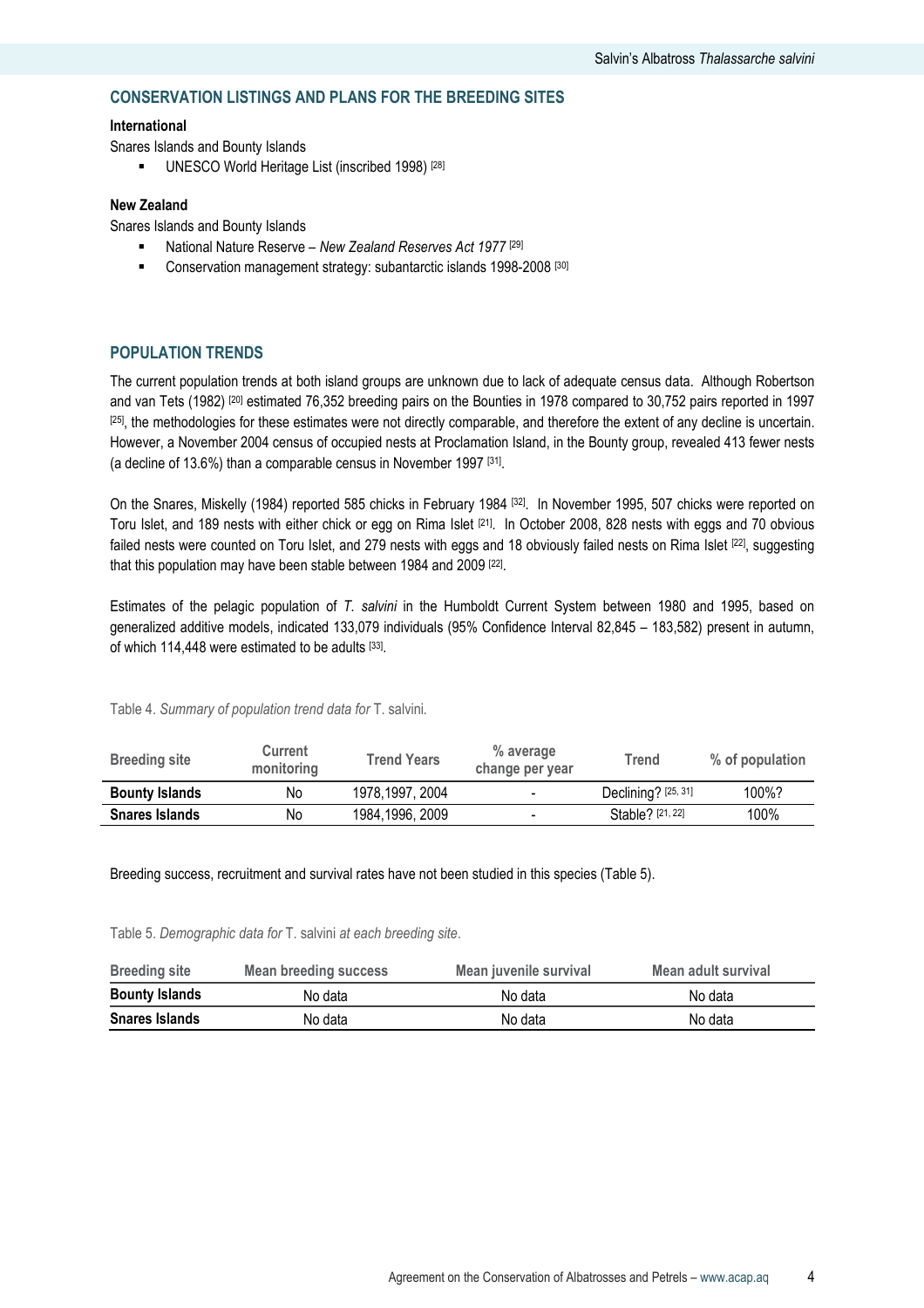# BREEDING SITES: THREATS

All breeding sites of T. salvini are protected and are free of introduced predators or other land-based threats.

Table 6. Summary of known threats causing population level changes at the single breeding site of T. salvini. Table based on unpublished New Zealand Department of Conservation (DOC) data submitted to the ACAP Breeding Sites Working Group in 2008.

| <b>Breeding site</b>  | Human<br>disturbance | <b>Human</b><br>take | <b>Natural</b><br>disaster | Pathogen | Parasite or Habitat loss<br>or alteration | <b>Predation</b><br>(alien<br>species) | <b>Contamination</b> |
|-----------------------|----------------------|----------------------|----------------------------|----------|-------------------------------------------|----------------------------------------|----------------------|
| <b>Bounty Islands</b> | No                   | No                   | No                         | No       | No                                        | No                                     | No                   |
| <b>Snares Islands</b> | No                   | No                   | No                         | No       | No                                        | No                                     | No                   |

# FORAGING ECOLOGY AND DIET

The foraging ecology and diet of T. salvini have not been examined. However, as for other Thalassarche species, the diet is likely to include mainly cephalopod and fish taxa as indicated by fish remains and squid beaks observed around nests on the Snares Islands  $[32]$ . The feeding habits are likely to be similar to T. cauta which captures most prey during the day by means of surface seizing and occasionally making surface plunges or shallow dives <sup>[33, 34]</sup>. Thalassarche salvini occasionally forage in large multispecies flocks, feeding on small schooling fish forced to the surface by larger subsurface predators [33] .

# MARINE DISTRIBUTION

Current information on the distribution of T. salvini is based mostly on at-sea observations and recoveries from fishing vessels. The core range of this species extends west to Australia and east across the Pacific Ocean to the west coast of South America, where it was observed throughout the Humboldt Current System between 7-42°S, most frequently over the continental slope [33]. There was a latitudinal shift north in autumn, and southward in spring [33] . Records also exist from the Cape Horn region [35] and the Patagonian Shelf [26].

Thalassarche salvini overlap with four existing Regional Fisheries Management Organisations, the WCPFC, CCSBT, IOTC and IATTC (Figure 1; Table 7). Consultations are also currently underway to establish the South Pacific Regional Fisheries Management Organisation (SPRFMO) that would cover both pelagic and demersal fisheries (predominantly discrete high seas stocks and those stocks which straddle the high seas and the EEZs of coastal states) in the range of the species. New Zealand, Chile, Peru and Australia are the principal Range States for T. salvini.

Table 7. Summary of the known ACAP Range States, non-ACAP Exclusive Economic Zones and Regional Fisheries Management Organisations that overlap with the marine distribution of T. salvini.

|                                                                    | <b>Breeding and feeding</b><br>range                | Foraging range only         | Few records - outside<br>core foraging range                  |
|--------------------------------------------------------------------|-----------------------------------------------------|-----------------------------|---------------------------------------------------------------|
| Known ACAP Range States                                            | New Zealand                                         | Australia<br>Chile<br>Peru  | Argentina<br>Disputed <sup>1</sup><br>Ecuador<br>South Africa |
| <b>Non-ACAP Exclusive Economic</b><br><b>Zones</b>                 | ٠                                                   |                             | ٠                                                             |
| <b>Regional Fisheries Management</b><br>Organisations <sup>2</sup> | <b>WCPFC</b><br><b>CCSBT</b><br>SPRFMO <sup>3</sup> | <b>IATTC</b><br><b>IOTC</b> | -                                                             |

<sup>1</sup>A dispute exists between the Governments of Argentina and the United Kingdom of Great Britain and Northern Ireland concerning sovereignty over the Falkland Islands (Islas Malvinas), South Georgia and the South Sandwich Islands (Islas Georgias del Sur y Islas Sandwich del Sur) and the surrounding maritime areas.

<sup>2</sup> See Figure 1 and text for list of acronyms

<sup>3</sup> Not yet in force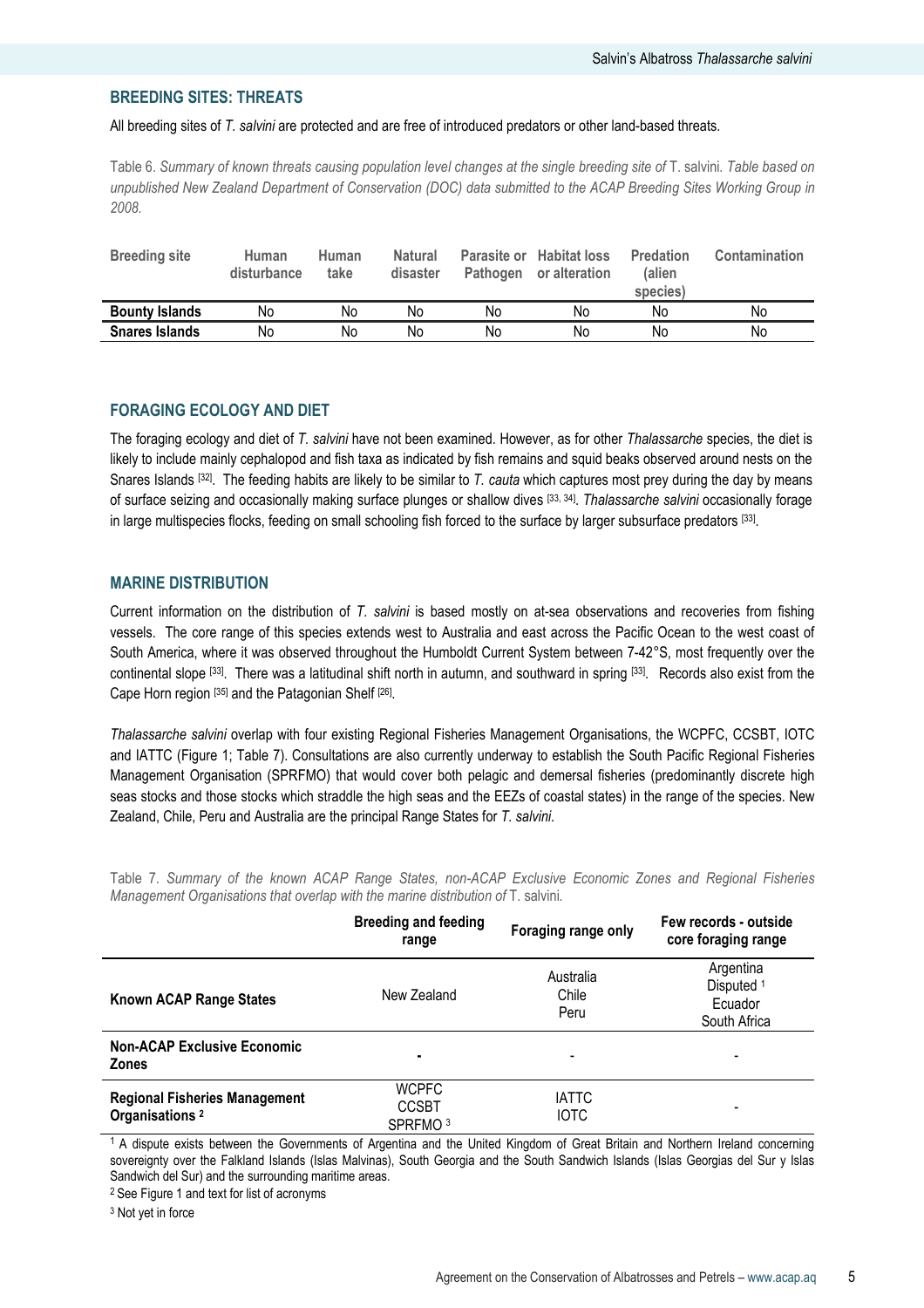# MARINE THREATS

Thalassarche salvini was the second most common albatross species (after T. steadi) observed killed in New Zealand fisheries between 1998 and 2004 [36] and accounted for approximately 15% of all albatrosses returned for autopsy between 1996 and 2005 [37]. Demersal longlines and trawling operations were responsible for the majority of the mortalities, most of which were adults [36, 37]. Observer coverage accounted for less than 5% of the total fishing effort in New Zealand waters, nevertheless 231 individuals were observed killed during 1998-2004 [36]. Limited data indicates that T. salvini are also killed by the pelagic longline Swordfish *Xiphias gladius* fishery operating off the coast of Chile [38], with most birds seen off South America being adults [33]. The species is infrequent in Australian waters [39] and therefore is unlikely to overlap in large numbers with the Australian Eastern Tuna and Billfish Fishery [40].

#### KEY GAPS IN SPECIES ASSESSMENT

Thalassarche salvini is one of the least studied albatross species. Accurate information on population size and trend, breeding dynamics, survival rates and diet is virtually non-existent. These data gaps for this New Zealand endemic with a limited breeding range need to be redressed as a matter of urgency.

There are also major deficiencies in knowledge regarding the at-sea distribution of different age classes and at different stages of the annual cycle. However, a three-year study of the population size and at-sea distribution of the Snares population began in October 2008 when a count of breeding pairs was completed and geolocator loggers were deployed on 35 breeding birds <sup>[22]</sup>.

A greater understanding of the fishing operations and incidental capture of birds off Chile and Peru, where large numbers of both adults and juveniles congregate, is also urgently required.



Photo © Tui De Roy, not to be used without photographer's permission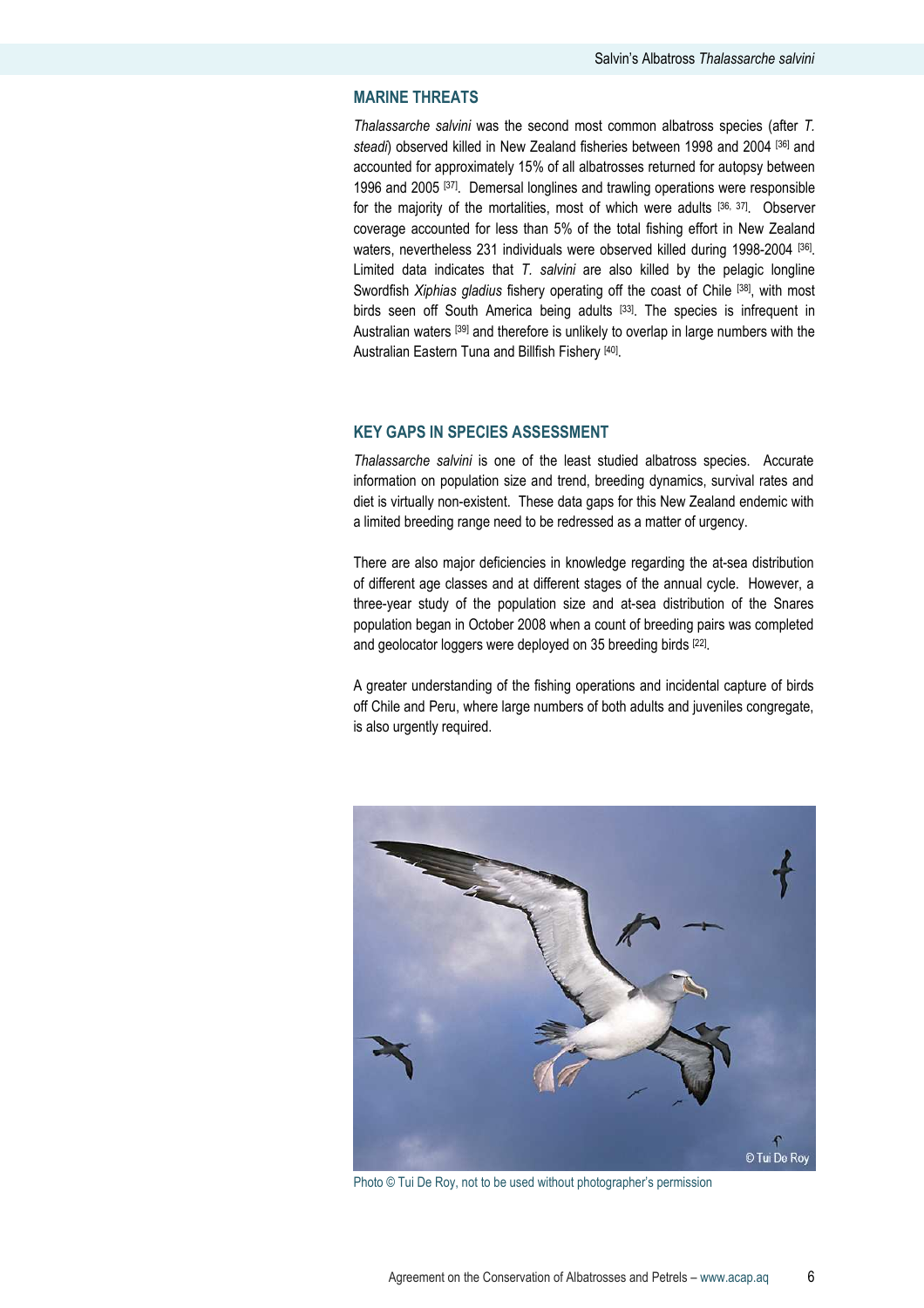# **REFERENCES**

- 1. Nunn, G.B., Cooper, J., Jouventin, P., Robertson, C.J.R., and Robertson, G.G. 1996. Evolutionary relationships among extant albatrosses (Procellariiformes: Diomedeidae) established from complete cytochrome-b gene sequences. Auk 113: 784-801.
- 2. Robertson, C.J. and Nunn, G.B., 1998. Towards a new taxonomy for albatrosses, in Albatross biology and conservation, G. Robertson and R. Gales (Eds). Surrey Beatty & Sons: Chipping Norton. 13-19.
- 3. ACAP. Agreement on the Conservation of Albatrosses and Petrels. http://www.acap.aq.
- 4. BirdLife International. 2009. Species factsheet: Thalassarche salvini. www.birdlife.org.
- 5. Brooke, M., 2004. Albatrosses and petrels across the world. Oxford: Oxford University Press. 499 pp.
- 6. Onley, D. and Scofield, P., 2007. Albatrosses, Petrels and Shearwaters of the World. London: Christopher Helm. 240 pp.
- 7. IUCN. 2009. 2009 IUCN Red List of Threatened Species. www.iucnredlist.org.
- 8. Bonn Convention. Convention on the Conservation of Migratory Species of Wild Animals. http://www.cms.int/.
- 9. Australian Government Environment Protection and Biodiversity Conservation Act. 1999. http://www.deh.gov.au/epbc/.
- 10. Department of Environment and Heritage. 2001. Recovery Plan for Albatrosses and Giant-Petrels 2001-2005. http://www.deh.gov.au/biodiversity/threatened/publications/recovery/albatros s/index.html.
- 11. Department of Environment and Heritage. 2006. Threat Abatement Plan for the incidental catch (or bycatch) of seabirds during oceanic longline fishing operations http://www.environment.gov.au/biodiversity/threatened/tapapproved.html.
- 12. Government of South Australia. 2008. National Parks and Wildlife Act 1972. http://www.legislation.sa.gov.au/LZ/C/A/NATIONAL%20PARKS%20AND%2 0WILDLIFE%20ACT%201972.aspx
- 13. Department of Environment and Conservation. 2008. Wildlife Conservation Act 1950 - Wildlife Conservation (Specially Protected Fauna) Notice 2008(2). Western Australian Government Gazette 134: 3477-3485.
- 14. Subsecretaría de Pesca, 2006. Plan de Acción Nacional para reducir las capturas incidentales de aves en las pesquerías de palangre (PAN-AM/CHILE). 26 pp. www.subpesca.cl/mostrararchivo.asp?id=5768
- 15. New Zealand Government. New Zealand Wildlife Act 1953, No 31. http://www.legislation.govt.nz/act/public/1953/0031/latest/DLM276814.html?s earch=ts\_act\_wildlife\_resel&sr=1.
- 16. Miskelly, C.M., Dowding, J.E., Elliott, G.P., Hitchmough, R.A., Powlesland, R.G., Robertson, H.A., Sagar, P.M., Scofield, R.P., and Taylor, G.A. 2008. Conservation status of New Zealand birds, 2008. Notornis 55: 117-135.
- 17. South African Government. 1973. Sea Birds and Seals Protection Act, 1973 (Act No. 46 of 1973). http://www.mcmdeat.gov.za/regulatory/seals\_seabirds.html
- 18. Department of Environmental Affairs and Tourism. South African Government. 2007. The Sea Birds and Seals Protection Act, 1973 (Act No. 46 of 1973); Publication of Policy on the Management of Seals Seabirds and Shorebirds. Government Gazette 510: 3.
- 19. Department of Environmental Affairs and Tourism. 2008. South Africa National Plan of Action for Reducing the Incidental Catch of Seabirds in Longline Fisheries. Department of Environmental Affairs and Tourism:Cape Town. 32 pp.
- 20. Robertson, C.J.R. and van Tets, G.F. 1982. The status of birds at the Bounty Islands. Notornis 29: 311-336.
- 21. Miskelly, C.M., Sagar, P.M., Tennyson, A.J.D., and Scofield, R.P. 2001. Birds of the Snares Islands, New Zealand. Notornis 48: 1-40.
- 22. Carroll, J., Charteris, M., and Sagar, P.M. 2009. Trip report Snares Western Chain 29 September - 17 October 2008. Unpublished report to Southland Conservancy, Department of Conservation, Invercagill, New Zealand.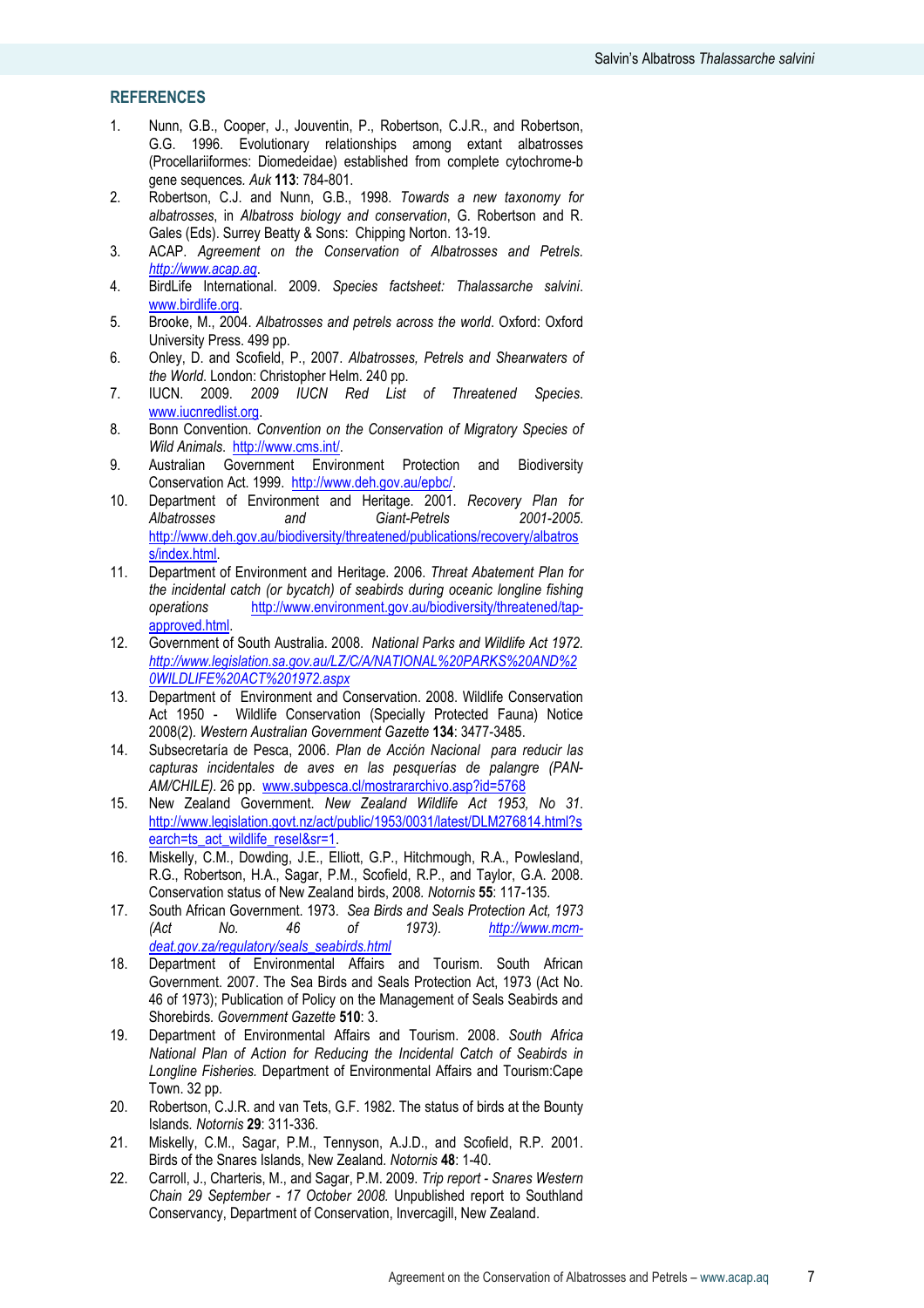- 23. Croxall, J.P. and Gales, R., 1998. An assessment of the conservation status of albatrosses., in Albatross Biology and Conservation, G. Robertson and R. Gales (Eds). Surrey Beatty & Sons: Chipping, Norton. 46-65.
- 24. Jouventin, P. 1990. Shy albatrosses Diomedea cauta salvini breeding on Penguin Island, Crozet Archipelago, Indian Ocean. Ibis 132: 126.
- 25. Taylor, G.A., 2000. Action plan for seabird conservation in New Zealand. Part A: threatened seabirds. Threatened Species Occasional Publication No. 16. Department of Conservation: Wellington.
- 26. Seco Pon, J.P., Weinecke, B., and Robertson, G. 2007. First record of Salvin's albatross (Thalassarche salvini) on the Patagonian Shelf. Notornis 54: 49-51.
- 27. Robertson, C.J.R. 2005. Salvin's albatross (Thalassarche salvini) on Midway Atoll. Notornis 52: 236-237.
- 28. United Nations Educational Scientific and Cultural Organzation. World Heritage List. http://whc.unesco.org/en/list.
- 29. New Zealand Government. 1977. New Zealand Reserves Act 1977. http://www.legislation.govt.nz/.
- 30. Department of Conservation, 1988. Conservation Management Strategy: Subantarctic Islands 1998-2008. Southland Conservancy Conservation Management Planning Series No. 10. Department of Conservation. Invercagill. 114 pp.
- 31. De Roy, T. and Amey, J. 2005. Mahalia Bounties/Antipodes expedition, November 2004. Unpublished report to Southland Conservancy, Department of Conservation, Invercagill, New Zealand.
- 32. Miskelly, C.M. 1984. Birds of the Western Chain, Snares Islands 1983-84. Notornis 31: 209-223.
- 33. Spear, L.B., Ainley, D.G., and Webb, S.W. 2003. Distribution, abundance and behaviour of Buller's, Chatham Island and Salvin's Albatrosses off Chile and Peru. Ibis 145: 253-269.
- 34. Hedd, A. and Gales, R. 2001. The diet of shy albatrosses (Thalassarche cauta) at Albatross Island, Tasmania. Journal of Zoology 253: 69-90.
- 35. Arata, J. 2003. New record of Salvin's albatross (Thalassarche salvini) at the Diego Ramirez Islands, Chile. Notornis 50: 169-171.
- 36. Waugh, S.M., MacKenzie, D.I., and Fletcher, D. 2008. Seabird bycatch in New Zealand trawl and longline fisheries 1998-2004. Papers and Proceedings of the Royal Society of Tasmania 142: 45-66.
- 37. Conservation Services Programme, 2008. Summary of autopsy reports for seabirds killed and returned from observed New Zealand fisheries: 1 October 1996 - 30 September 2005, with specific reference to 2002/03, 2003/04, 2004/05. DOC Research and Development Series 291. Department of Conservation: Wellington. 110 pp.
- 38. BirdLife Global Seabird Programme, 2008. Albatross Task Force Annual Report 2007. Royal Society for the Protection of Birds, The Lodge, Sandy, Bedfordshire, UK.:
- 39. Baker, G.B., Gales, R., Hamilton, S., and Wilkinson, V. 2002. Albatrosses and petrels in Australia: a review of their conservation and management. Emu 102: 71-97.
- 40. Lawrence, E., Giannini, F., Bensley, N., and Crombie, J., 2009. Estimation of seabird bycatch rates in the Eastern Tuna and Billfish Fishery. Australian Government Bureau of Rural Sciences: Canberra, Australia. 11 pp.

#### COMPILED BY

Wiesława Misiak ACAP Secretariat

### **CONTRIBUTORS**

#### Paul Sagar

National Institute of Water & Atmospheric Research (NIWA), New Zealand.

Mark Tasker Vice-Chair, ACAP Advisory Committee

ACAP Breeding Sites Working Group Contact: Richard Phillips raphil@bas.ac.uk

ACAP Seabird Bycatch Working Group Contact: Barry Baker barry.baker@latitude42.com.au

ACAP Status and Trends Working Group Contact: Rosemary Gales Rosemary.Gales@dpiw.tas.gov.au

ACAP Taxonomy Working Group Contact: Michael Double Mike.Double@aad.gov.au

BirdLife International, Global Seabird Programme Contact: Cleo Small Cleo.Small@rspb.org.uk Maps: Frances Taylor

#### PHOTOGRAPHS

Tui De Roy The Roving Tortoise Worldwide Nature Photography photos@rovingtortoise.co.nz

### RECOMMENDED CITATION

Agreement on the Conservation of Albatrosses and Petrels. 2009. ACAP Species assessments: Salvin's Albatross Thalassarche salvini. Downloaded from http://www.acap.aq on 31 August 2009.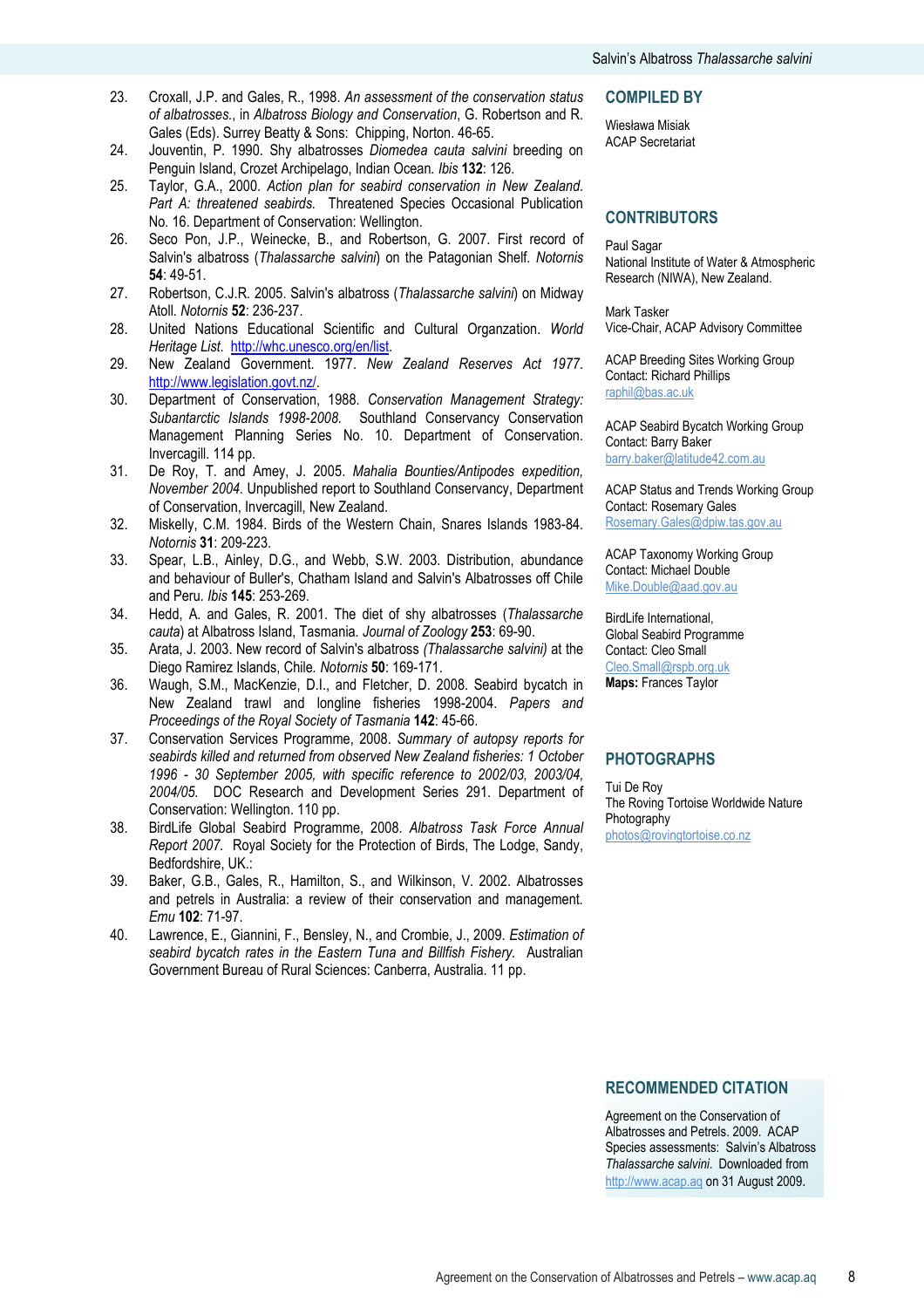# GLOSSARY AND NOTES

#### Years.

The "split-year" system is used. Any count (whether breeding pairs or fledglings) made in the austral summer (e.g. of 1993/94) is reported as the second half of this split year (i.e. 1994).

The only species which present potential problems in this respect are *Diomedea* albatrosses, which lay in December-January, but whose fledglings do not depart until the following October-December. In order to keep records of each breeding season together, breeding counts from e.g. December 1993-January 1994 and productivity counts (of chicks/fledglings) of October-December 1994 are reported as 1994.

If a range of years is presented, it should be assumed that the monitoring was continuous during that time. If the years of monitoring are discontinuous, the actual years in which monitoring occurred are indicated.

#### (ii) Methods Rating Matrix (based on NZ rating system)

# **METHOD**

A Counts of nesting adults (Errors here are detection errors (the probability of not detecting a bird despite its being present during a survey), the "nest-failure error" (the probability of not counting a nesting bird because the nest had failed prior to the survey, or had not laid at the time of the survey) and sampling error).

B Counts of chicks (Errors here are detection error, sampling and nest-failure error. The latter is probably harder to estimate later in the breeding season than during the incubation period, due to the tendency for egg- and chick-failures to show high interannual variability compared with breeding frequency within a species).

C Counts of nest sites (Errors here are detection error, sampling error and "occupancy error" (probability of counting a site or burrow as active despite it's not being used for nesting by birds during the season).

D Aerial-photo (Errors here are detection errors, nest-failure error, occupancy error and sampling error (error associated with counting sites from photographs).

E Ship- or ground- based photo (Errors here are detection error, nest-failure error, occupancy error, sampling error and "visual obstruction bias" (the obstruction of nest sites from view from low-angle photos, always underestimating numbers)

**F** Unknown<br>**G** Count of e

**G** Count of eggs in subsample population<br> **H** Count of chicks in subsample population

Count of chicks in subsample population and extrapolation (chicks x breeding success - no count of eggs)

### **RELIABILITY**

- 1 Census with errors estimated
- 2 Distance-sampling of representative portions of colonies/sites with errors estimated
- 3 Survey of quadrats or transects of representative portions of colonies/sites with errors estimated
- 4 Survey of quadrats or transects without representative sampling but with errors estimated
- 5 Survey of quadrats or transects without representative sampling nor errors estimated
- 6 Unknown

#### (iii) Population Survey Accuracy

High Within 10% of stated figure;

Medium Within 50% of stated figure;

Low Within 100% of stated figure (eg coarsely assessed via area of occupancy and assumed density) Unknown

#### (iv) Population Trend

Trend analyses were run in TRIM software using the linear trend model with stepwise selection of change points (missing values removed) with serial correlation taken into account but not overdispersion.

#### (v) Productivity (Breeding Success)

Defined as proportion of eggs that survive to chicks at/near time of fledging unless indicated otherwise